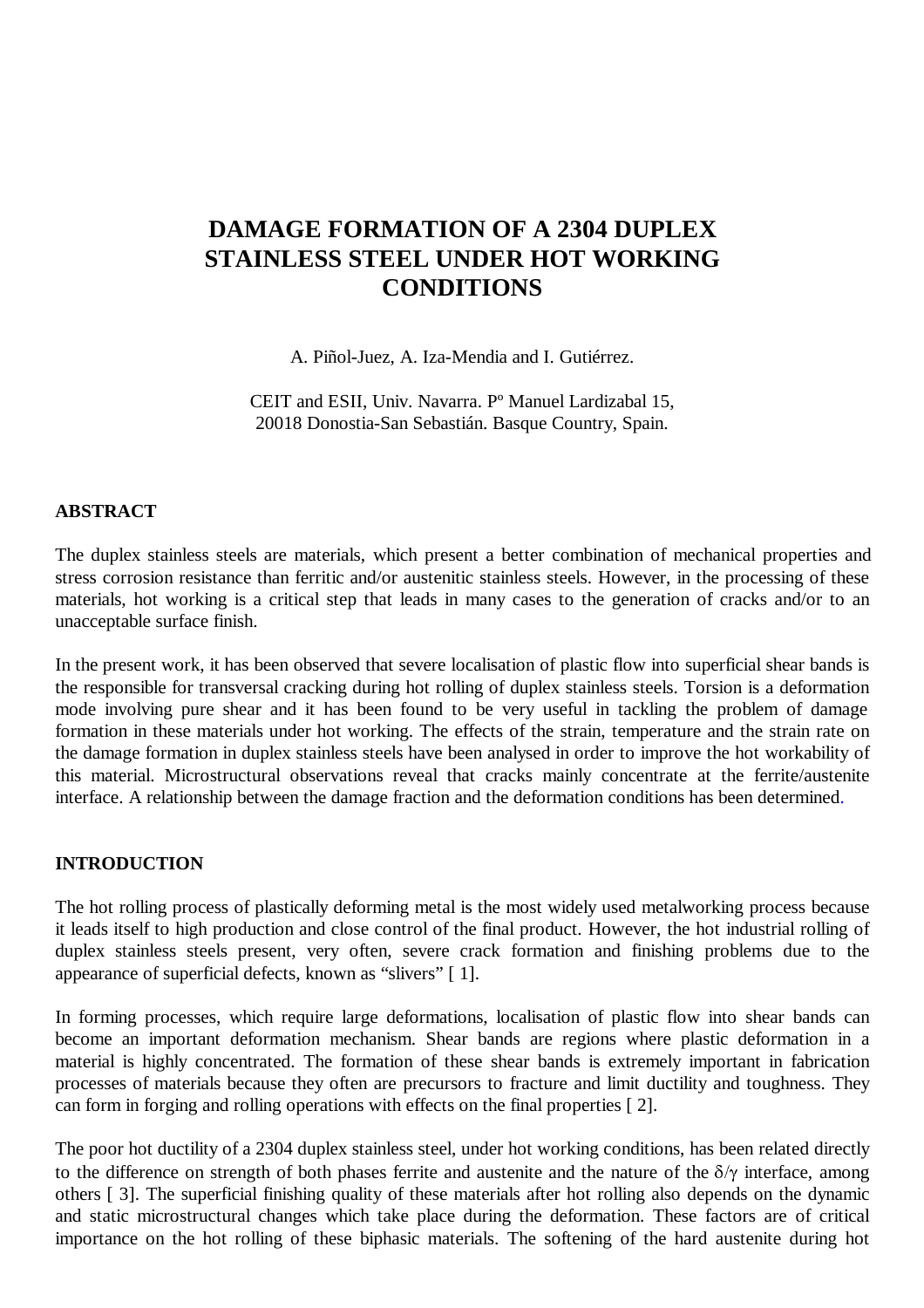deformation of duplex stainless steels is an important requirement to guarantee a good hot ductility of such materials. In previous works, it has been seen that dynamic recrystallisation of austenite has not taken place at temperatures ranging from 1000 to 1200°C and at a strain rate of 1 s<sup>-1</sup> to a strain of 1.6 [3, 4] and austenite static recrystallisation is hindered with respect to a fully austenitic stainless steel specially at low temperatures (T=1000ºC) [ 5]. The lack of softening processes and the high strain rates in the industrial rolling allow nonuniform straining and shear bands may develop [1]. In the present work, it has been observed that severe localisation of plastic flow into superficial shear bands is responsible for transversal cracking in duplex stainless steels. Torsion tests have been found to be a useful tool in tackling the problem of ductility encountered in hot industrial rolling.

# **EXPERIMENTAL**

A duplex stainless steel with a composition shown in Table I and supplied by CSM (Rome) in the as-cast and as-wrought conditions (77% reduction) with austenite volume fractions close to 65% and 50% respectively has been used in the present work. Solid torsion specimens were machined out from the as-cast and wrought materials and the corresponding tests were carried out, as described elsewhere [ 6].

To estimate the initial shear strain at which surface cracks appear at 1000ºC, torsion tests have been carried out at strain rates of 1.1 and  $5.4 s<sup>-1</sup>$ . The strain on the specimen surface, for the different tests, was 1.6, 0.9 and 0.5 for the first strain rate and 1 for the second. These samples were also immediately water quenched, cross-sectioned, polished and etched by conventional methods. The damage has been determined, in each sample, at different radii, and therefore at different interior conditions (strain rate, strain and stress), by quantitative metalography.

# TABLE I

CHEMICAL COMPOSITION, WT-%.

| -<br>. н<br>◡ェ | $\blacksquare$<br>* 1* | NЛ<br>Mo     | ћ æ<br>Mn |          | -            |
|----------------|------------------------|--------------|-----------|----------|--------------|
| $\sim$         | 7. U                   | $\sim$       | ∽         | $\Omega$ | $\Omega$     |
| ر_             |                        | 0. <i>uu</i> | 1.J       | ∪.∪∠⊜    | $\checkmark$ |

## **RESULTS AND DISCUSSION**

The duplex stainless steels present, very often, a poor hot workability which leads to the formation of defects during its industrial hot rolling. This damage formation can be detected at the exit of the roughing mill as superficial cracks perpendicular to the rolling direction, as can be seen in Figure 1, or at later stages.

Figure 2 shows the microstructure of the steel, on the rolling plane, just under the external surface. A complex microstructure can be observed, like some regions denoted by A, where an intense localisation of the deformation is clearly apparent.

On deforming metal between rolls, the material is subjected to high compressive stresses and to surface shear stresses as a result of the friction between the rolls and the metal [ 7]. As a consequence of such shear stresses, localisation of plastic flow into shear bands constitutes an important surface deformation mechanism. This can explain the observed behaviour of the duplex stainless steel close to the surface and the occurrence there of shear bands formation. In rolled materials, shear bands have been reported to occur at  $\approx 35^{\circ}$  to the rolling plane [ 8]. The shear bands have been observed in the present steel to concentrate at the surface and not to penetrate deeply into the interior of the slab, as can be seen in Figure 3. This result agrees with the predictions of the FEM rolling models [ 1] in the sense that the outer layer of the material under the rolls undergoes the maximum shear. In the case of a duplex stainless steel it is to be taken into account,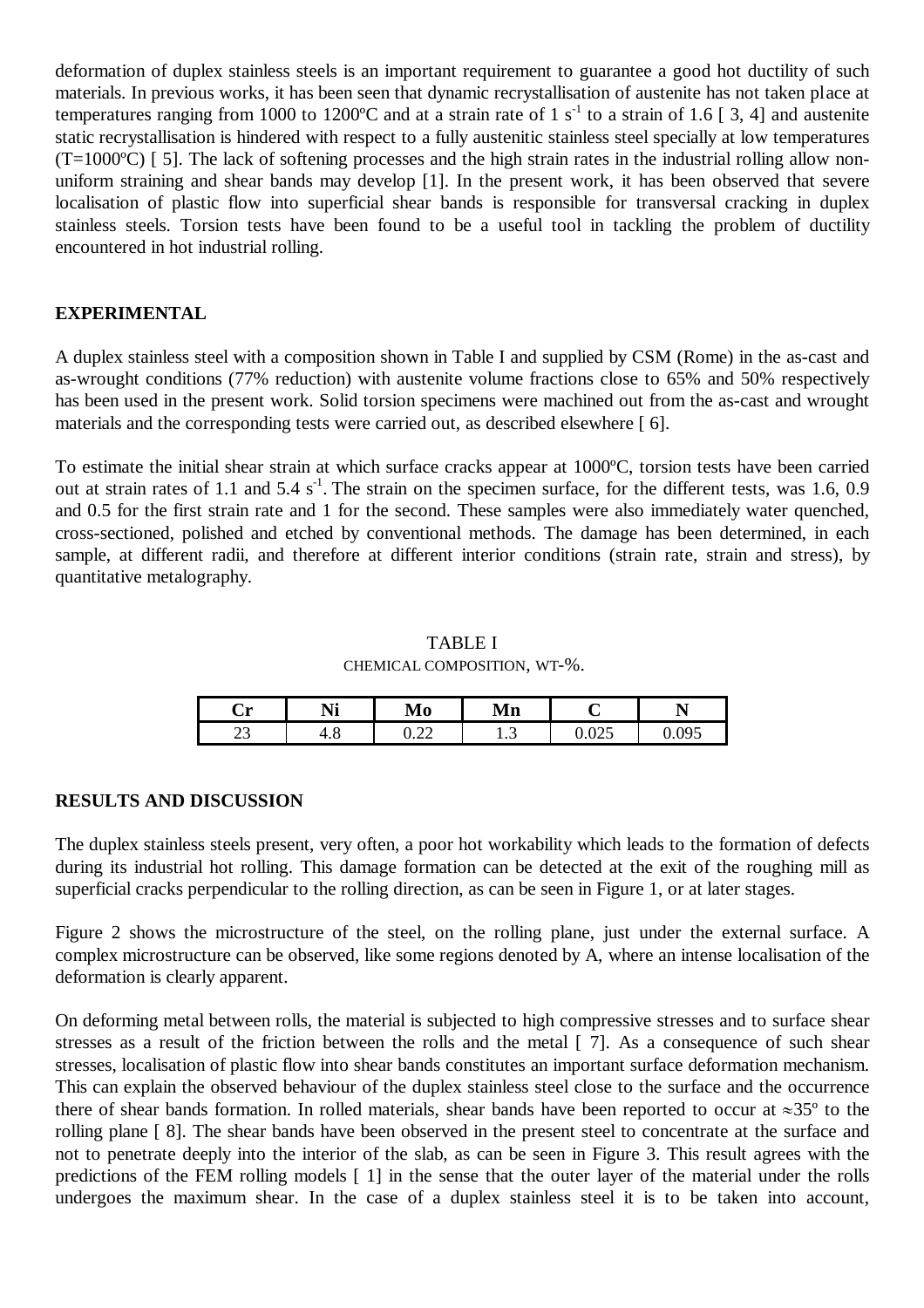additionally, that the presence of two phases with significantly different mechanical properties [9,10] has an important effect on the heterogeneous distribution of the deformation [ 3].



Figure 1: Aspect of the surface defects at the exit of the roughing mill on the rolling plane.



**Figure 2:** Microstructure of the steel on the rolling plane.

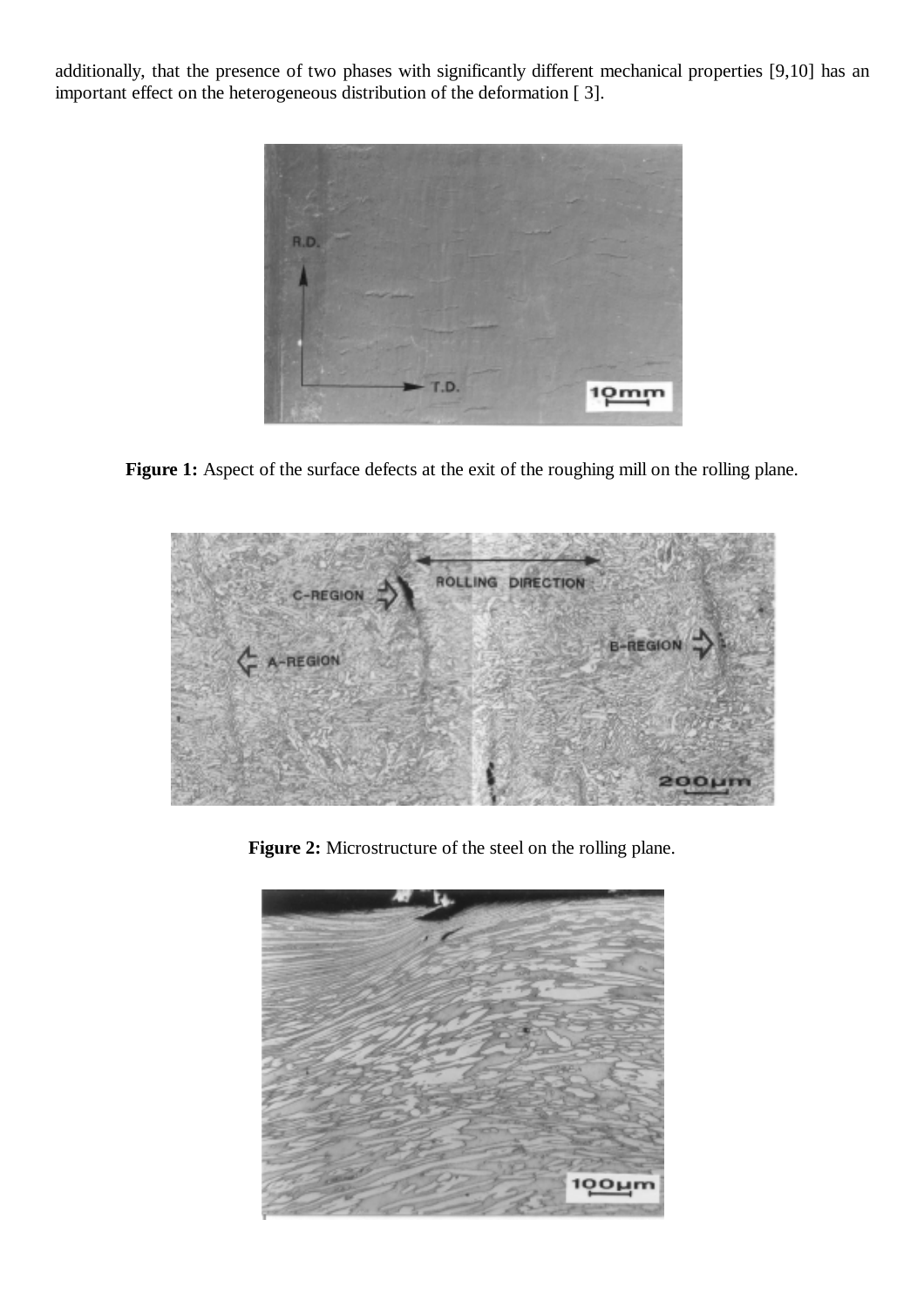**Figure 3:** Microstructure of duplex stainless steel, in the longitudinal section, showing a shear band with crack formation.



**Figure 4:** Microstructural details around a surface crack on the rolling plane.



**Figure 5:** Optical micrograph of the as-cast duplex stainless steel deformed by hot torsion at 1000ºC, showing cracks running parallel to the  $\delta/\gamma$ .

It is clearly apparent in Figure 2 that, in certain cases, this heterogeneous deformation leads to the formation of voids (see B-region) whose coalescence can produce crack formation (C-region). In Figure 4, microstructural details around a surface crack on the rolling plane can be seen. It is not possible to determine if the crack forms along the  $\delta/\gamma$  interface or across the y-phase, and it is also observed some elongated units disposed perpendicular to the rolling direction. This is a quite common feature to all the shear bands associated or not to cracks, in the present steel. At the other side of the same crack, in Figure 3, the austenite grains are elongated in the rolling direction.

Besides, the sliding, concentrated on regions where a high angle boundary is present (in the as cast material, the initial ferrite grain boundaries and regions where two different austenite packets meet together) and/or the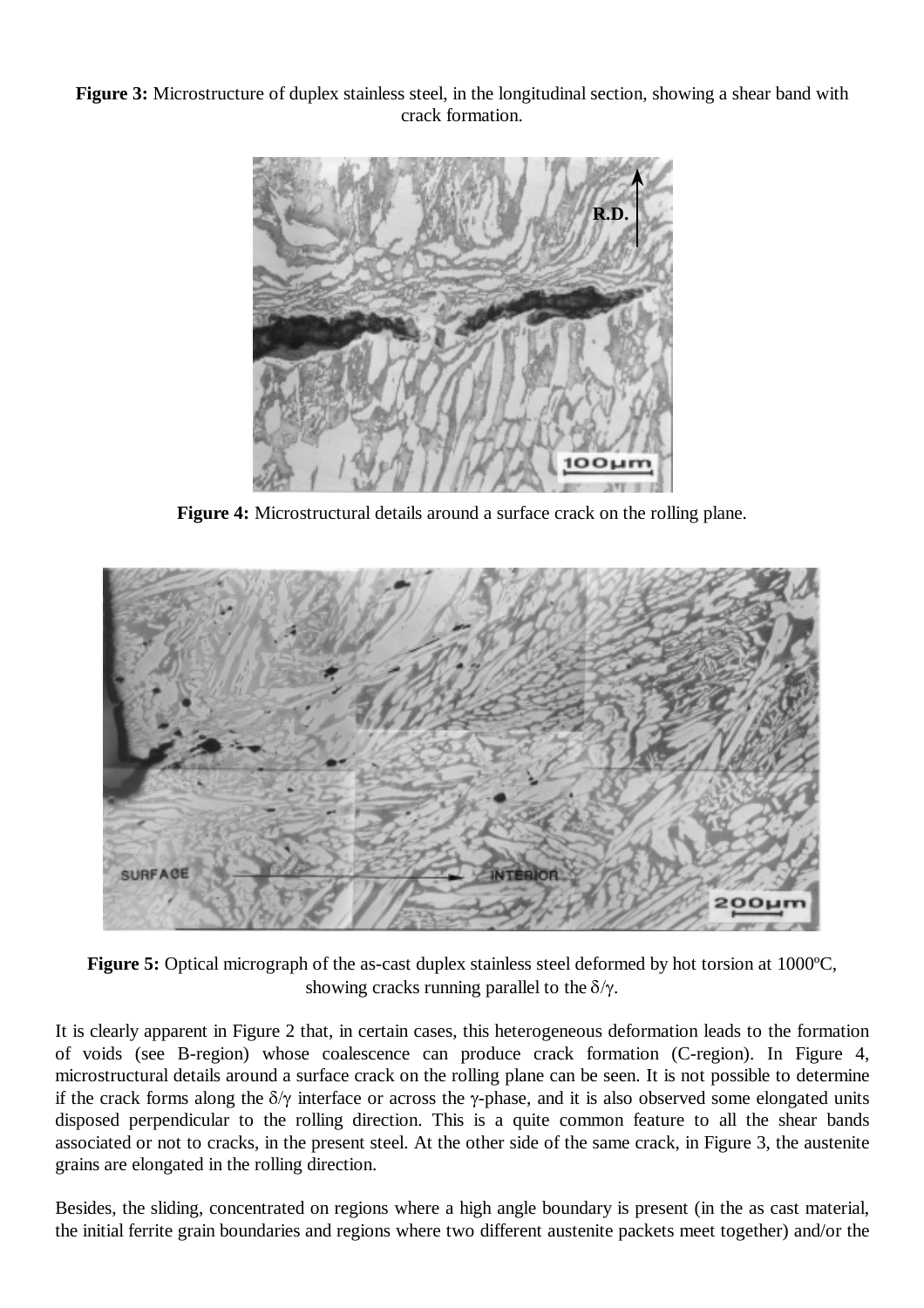shearing have been reported to be a source for the formation of cracks running parallel to the ferrite-austenite interface [ 6, 12]. This seems to be applicable, also in the present case.

Shearing, therefore, seems to be the responsible, as can be seen in Figure 2 and 3, at least of the first stage of surface cracking during hot rolling of the present duplex stainless steels. Torsion is a deformation mode involving pure shear and it has been found to be very useful in tackling the problem of damage formation in duplex stainless steels under hot working [13].

The ductility of the as-cast duplex stainless steel decreases, as the deformation temperature approaches to 1000ºC, see Table II. Additionally, damage is formed well before the final fracture of material takes place. The torsion samples show a large number of cracks on the surface and these cracks continue through the section of the specimen, running parallel to the  $\delta/\gamma$  interface, as can be seen in Figure 5.

### TABLE II

#### SUPERFICIAL QUALITY ON FUNCTION OF DEFORMATION CONDITIONS.

| <b>TABLE II</b><br>SUPERFICIAL QUALITY ON FUNCTION OF DEFORMATION CONDITIONS. |                           |                 |                         |                                        |  |  |  |  |  |
|-------------------------------------------------------------------------------|---------------------------|-----------------|-------------------------|----------------------------------------|--|--|--|--|--|
| <b>Material</b>                                                               | Temperature $(^{\circ}C)$ | $(s^{-1})$<br>έ | <b>Strain</b>           | <b>Presence of damage</b>              |  |  |  |  |  |
| As-cast                                                                       | 1200                      |                 | $\approx 1.6$           | Practically free of superficial damage |  |  |  |  |  |
|                                                                               | 1100                      |                 | $\approx 1.6$           | Superficial damage                     |  |  |  |  |  |
|                                                                               | 1000                      |                 | Low $(\epsilon < 0.6)$  | Superficial damage                     |  |  |  |  |  |
|                                                                               |                           |                 | High $(\epsilon > 0.6)$ | Superficial and internal damage        |  |  |  |  |  |

#### TABLE III

#### DAMAGE AS A FUNCTION OF THE DEFORMATION CONDITIONS FOR THE AS-CAST DUPLEX STAINLESS STEEL.

| <b>TABLE III</b><br>DAMAGE AS A FUNCTION OF THE DEFORMATION CONDITIONS FOR THE AS-CAST DUPLEX STAINLESS STEEL. |               |                               |               |               |  |  |  |  |  |
|----------------------------------------------------------------------------------------------------------------|---------------|-------------------------------|---------------|---------------|--|--|--|--|--|
| As-cast material torsion tested at 1000°C                                                                      |               |                               |               |               |  |  |  |  |  |
|                                                                                                                | <b>Strain</b> | $\epsilon$ (s <sup>-1</sup> ) | $\sigma(MPa)$ | <b>Damage</b> |  |  |  |  |  |
| <b>Superficial</b>                                                                                             | 1.44          | 1.06                          | 95            | 0.0529        |  |  |  |  |  |
|                                                                                                                | 0.88          | 1.06                          | 111           | 0.0173        |  |  |  |  |  |
| damage                                                                                                         | 0.49          | 1.06                          | 126           | 0.0058        |  |  |  |  |  |
|                                                                                                                | 0.98          | 5.4                           | 132           | 0.022         |  |  |  |  |  |
|                                                                                                                | 1.26          | 0.91                          | 92            | 0.024         |  |  |  |  |  |
|                                                                                                                | 1.09          | 0.80                          | 90            | 0.014         |  |  |  |  |  |
|                                                                                                                | 0.93          | 0.68                          | 87            | 0.006         |  |  |  |  |  |
| <b>Interior</b>                                                                                                | 0.81          | 0.98                          | 109           | 0.0019        |  |  |  |  |  |
| damage                                                                                                         | 0.81          | 4.5                           | 140           | 0.0043        |  |  |  |  |  |
|                                                                                                                | 0.76          | 4.2                           | 141           | 0.0068        |  |  |  |  |  |
|                                                                                                                | 0.7           | 3.87                          | 142           | 0.00067       |  |  |  |  |  |

With the aim to study the initial shear strain for which cracks appear, several torsion tests have been carried out at 1000 °C and 1 and 5.4 s<sup>-1</sup> and different strains. As cracks concentrate at the  $\delta/\gamma$  interface, (see Figure 5) the fraction of damage, D, has been determined according to the following equation:

$$
D = \frac{L_{\delta/\gamma}^{\text{craks}}}{L_{\delta/\gamma}^{\text{total}}} \tag{1}
$$

Where  $L_{\delta/\gamma}^{\text{cracks}}$  is the length of the cracks at the interface and  $L_{\delta/\gamma}^{\text{total}}$  is the total length of the  $\delta/\gamma$  interface. In each sample the superficial damage and the damage observed at different interior radii have been measured.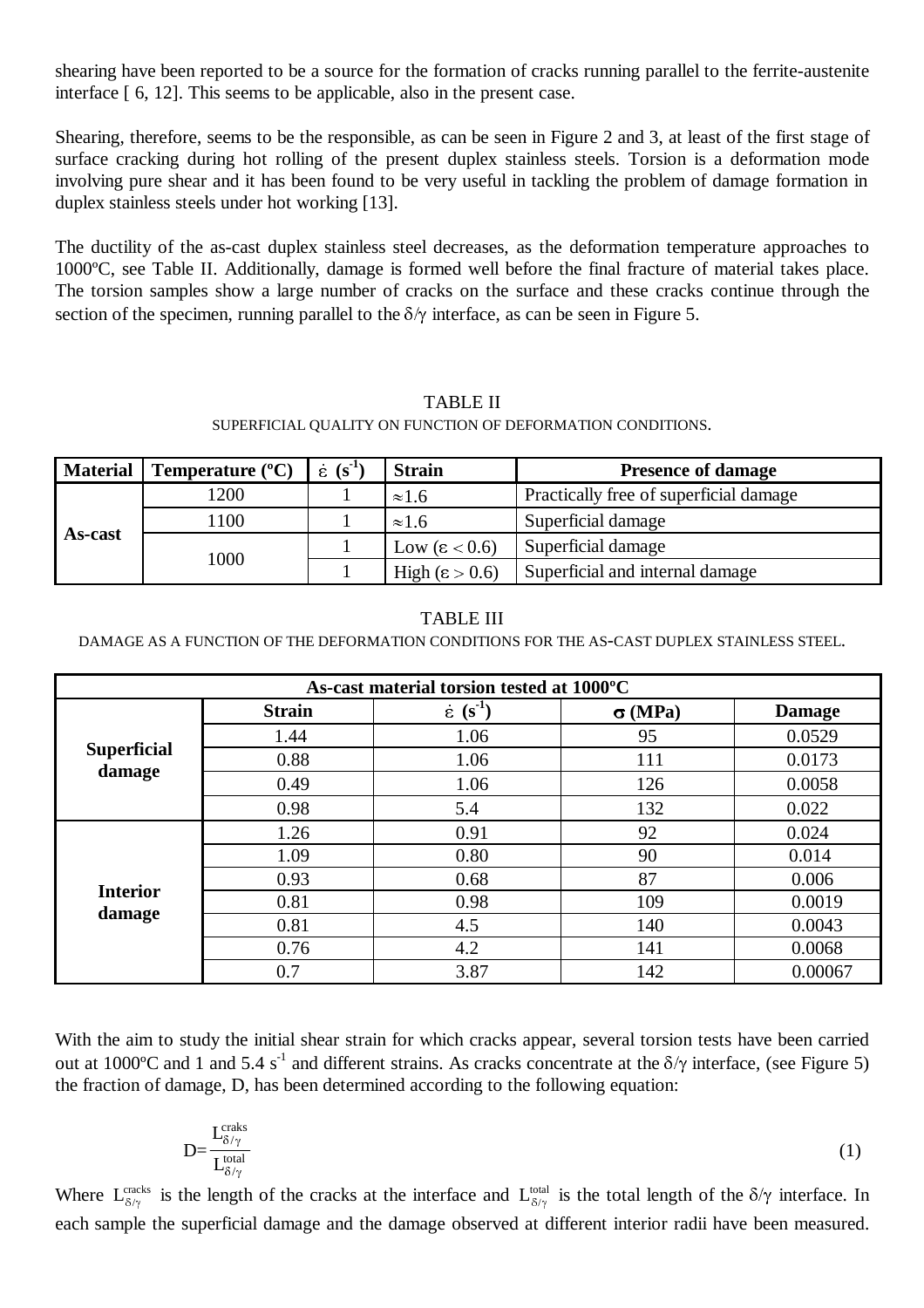Such measures are shown in Table III, and Figure 6 shows the obtained results in the different torsion samples as a function of the strain. It can be seen that superficial damage is higher than internal one. In the later case, the amount of damage decreases from the external surface to the centre of the sample. It can also be seen that damage appears at very low deformations. The values into brackets, in the figure, indicate the strain rate and the stress level corresponding to the place where the damage determinations have been carried out. It seems there is no systematic dependence of the damage amount neither on the strain rate nor on the stress level, at least in the range analysed in the present work. The main difference seems to arise from the location into the sample, as mentioned. The experimental results can be fitted to two potential equations, one for superficial damage and the other for internal one.

$$
Day = 0.0241 \, \varepsilon^{2.05} \tag{2}
$$
\n
$$
Dint = 0.0089 \, \varepsilon^{4.86} \tag{3}
$$



$$
Dsup = 0.0241 ε2.35
$$
\n<sup>(2)</sup>\n
$$
Dint = 0.0089 ε4.86
$$
\n(3)



**Figure 6:** a) Curve of damage as a function of the strain and b) results fitted to potential equations.



Figure 7: Optical micrograph of the as-cast duplex stainless steel deformed by hot torsion at 1000°C, 1s<sup>-1</sup> to  $\varepsilon = 1.6$ .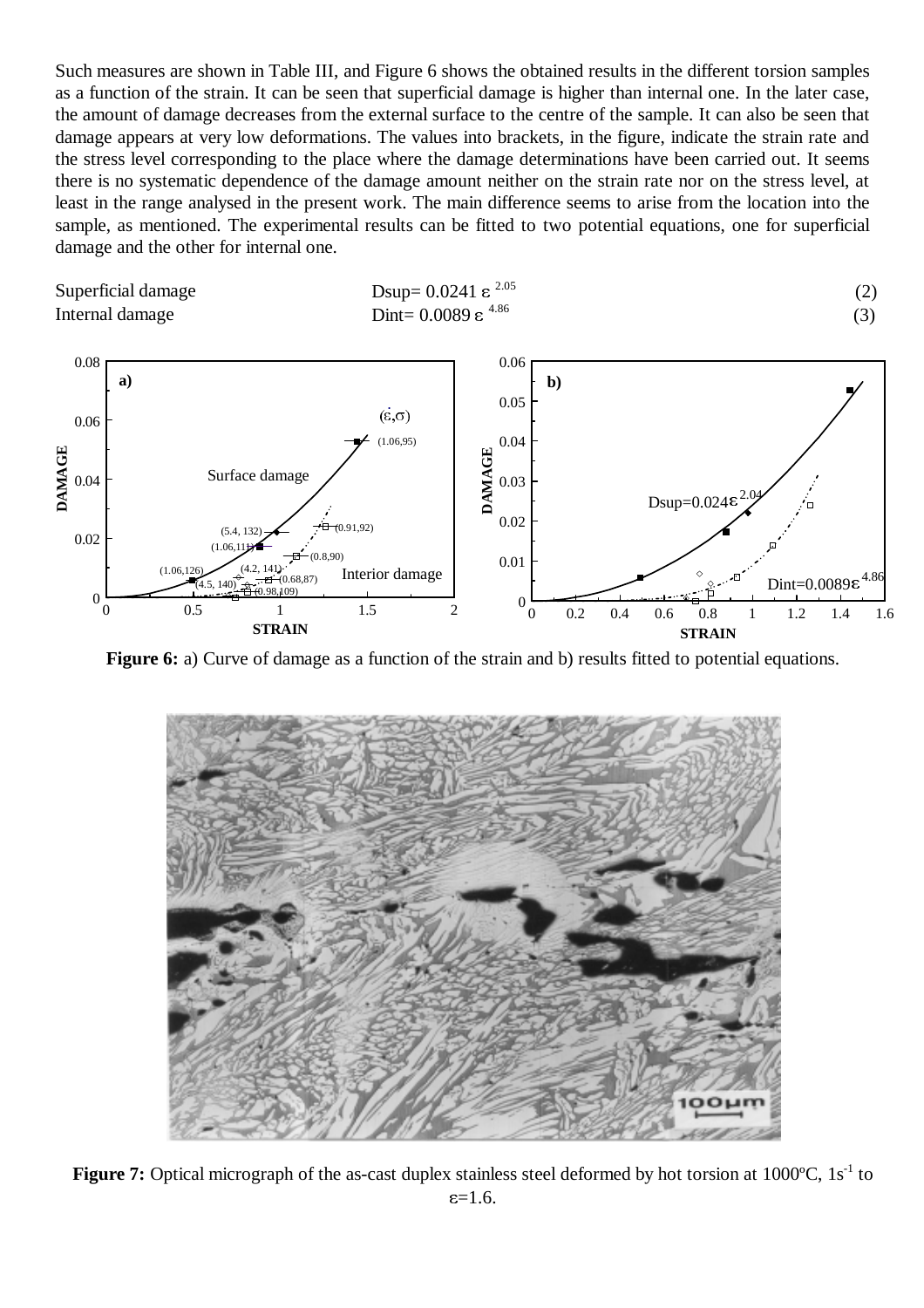It is to be mentioned that these expressions have been obtained using mean damage values. But, in reality, most of the times, damage has been found to concentrate on certain areas of the torsion sample. These areas can have very high local damage fraction as shown in Figure 7. Consequently, it would be expected that from relatively low macroscopic deformations local areas exhibiting a high damage concentration can be produced around 1000ºC. Additionally, the change on the conditions of contiguity at the sample surface seem to enhance the crack formation. Surface cracks are the most deleterious because further rolling will not be able to close them due to oxidation

# **CONCLUSIONS**

The surface shear stress as a result of the friction between the rolls and the superficial material is responsible for deformation localisation in shear bands. This inhomogeneous deformation leads to superficial defects in industrial hot rolling of duplex stainless steels.

A critical temperature range has been determined by torsion tests around 1000ºC, leading to the formation of damage located at the  $\delta/\gamma$  interface boundary, from very low strains. For this temperature, expressions have been deduced relating superficial and internal damage to the applied strain and applicable to different deformation conditions.

# **ACKNOWLEDGEMENTS**

The present research work has been carried out with the financial aid of the European Coal and Steel Community (7210.EC/943) and the CICYT (Spain) (MAT96-2832-CE). Dr. J. Bianchi from CSM and Prof. Gil-Sevillano are acknowledged for their collaboration and useful discussions. A. Piñol-Juez and A. Iza-Mendia acknowledge financial support from the Basque Government.

## **REFERENCES**

- 1. Bianchi, J. H. and Urcola, J.J. (1998): *Development of model for hot strip rolling of duplex and non oriented magnetic steels with a full coupling between the thermomechanics and the kinetics of microstructural evolution*, Contract No. 7210-EC/403/932, Final Report EUR 18378 EN, European Comission, Luxemboug.
- 2. Meyers, M. A. (1998) *Dynamic Behavior of Materials*, p.448, John Wiley & Sons, Inc., New York.
- 3. Iza-Mendia, A., Piñol-Juez, A., Gutiérrez, I. and Urcola, J.J. (1998). *Metall. Mater. Trans. A*. **29A**, 2975.
- 4. Iza-Mendia, A. Piñol-Juez, A., Gutiérrez, I. and Urcola, J.J. (1996). In: *Recrystallization and Related Phenomena*, Proc. ReX'96, Ed. T. McNelley, Monterey, California.
- 5. Piñol, A. Iza, A. Gutiérrez, I. and Urcola, J.J. (1995). In: *Microstructural and Crystallographic Aspects of Recrystallization, RIS* Conference, Hansen, N. Juul Jensen, D. Liu, Y.L. and Ralph, B. (Eds.) Roskilde, Denmark, pp. 497.
- 6. Piñol-Juez, A. Iza-Mendia, A. and Gutiérrez, I.: In press in *Metall. Trans*., 2000*.*
- 7. Dieter, G. E. (1981) *Mechanical Metallurgy*, pp. 608, McGraw-Hill International Book Company, Auckland.
- 8. Humphreys, F. J. and Hatherly, M. (1996) *Recrystallization and Related Annealing Phenomena*, p. 30, Pergamon.
- 9. Sellars, C.M. Sah, J.P. Beynon, J. and Foster, S.R. (1976) Report on Research Work Supported by Science Research Council Grant B/RG/1481.
- 10. Barraclough, D.R. and Sellars, C.M. Institute of Physics Conf. Ser. No 21, Bristol, United Kingdom.
- 11. Piñol-Juez, A. Iza-Mendia, A. Gutiérrez, I. and Urcola, J.J. (1997) *Proc. CMMC 96*, Part 2, p.1025, Fuentes, M. Martínez-Esnaola, J.M. Daniel, A. M. (Eds) Trans Tech Publications, Switzerland.